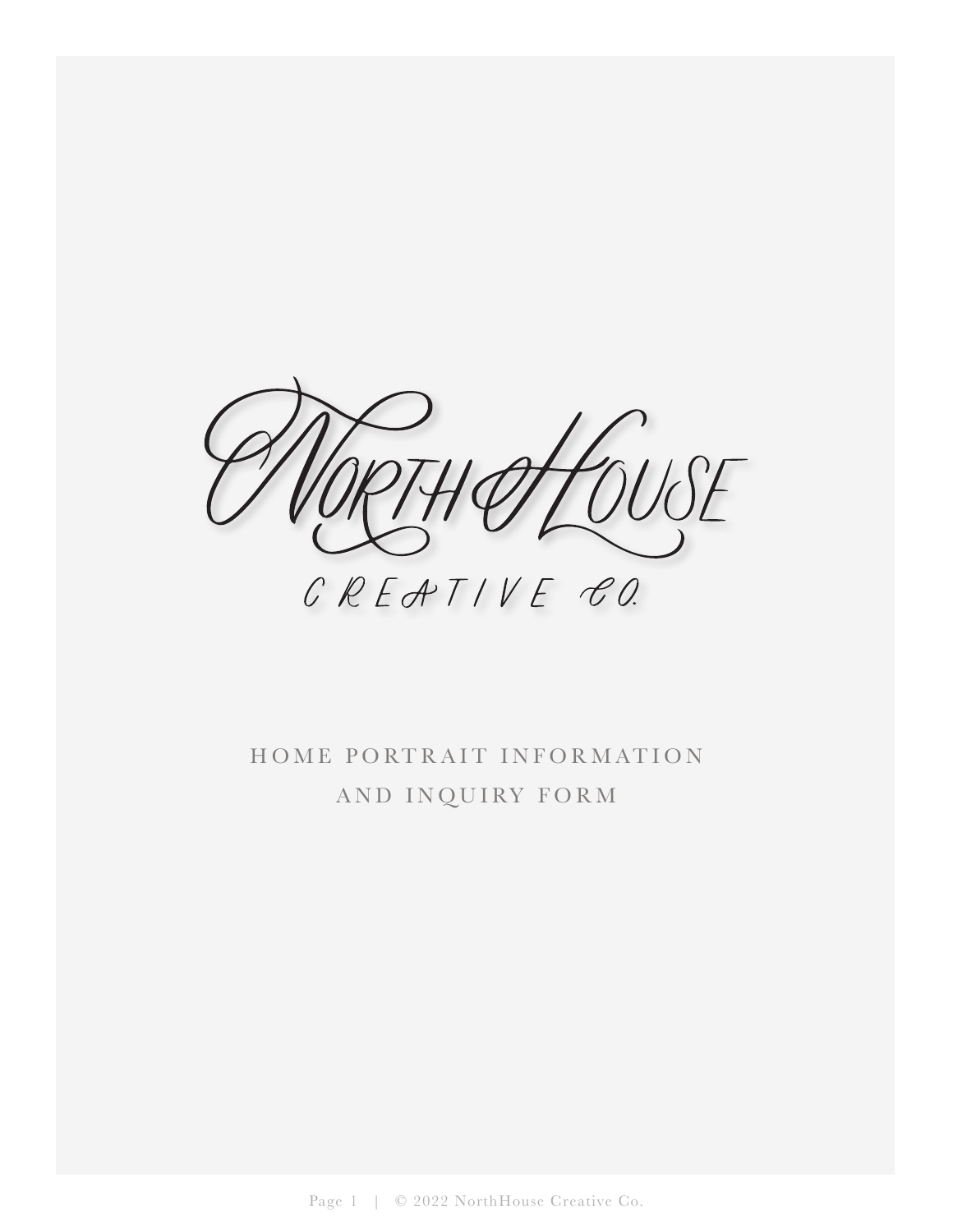## PRODUCTION PROCESS & PRICING

- 1 | Upon submission of this form, I will review and reply with your portrait's estimated turnaround time. *Paintings are completed on a first come, first served basis.*
- 2 | I will share a digital mock-up to illustrate the cropping and scale of the home within the frame of the selected paper size.
- When approval of the mock-up is received, I will begin painting in your 3 | scheduled timeframe!
- Upon completion of the painting, I will share a photo of it with you to confirm you are thrilled with the final result! Shipping will follow within 1-2 business days of payment being received. 4 |
- 5 | Paintings are shipped in a rigid mailer, within a protective, plastic sleeve and backed with chipboard. They are shipped via insured USPS First Class Mail. *If expedited shipping is requested, please alert me so that I may gather appropriate pricing estimates.*

| $8 \times 10$ | 9x12      | 1 x 14    |
|---------------|-----------|-----------|
| PORTRAITS     | PORTRAITS | PORTRAITS |
| \$250.00      | \$300.00  | \$350.00  |

*Shipping and handling is free to US residents. 6% Michigan Sales Tax applies to Michigan Residents.*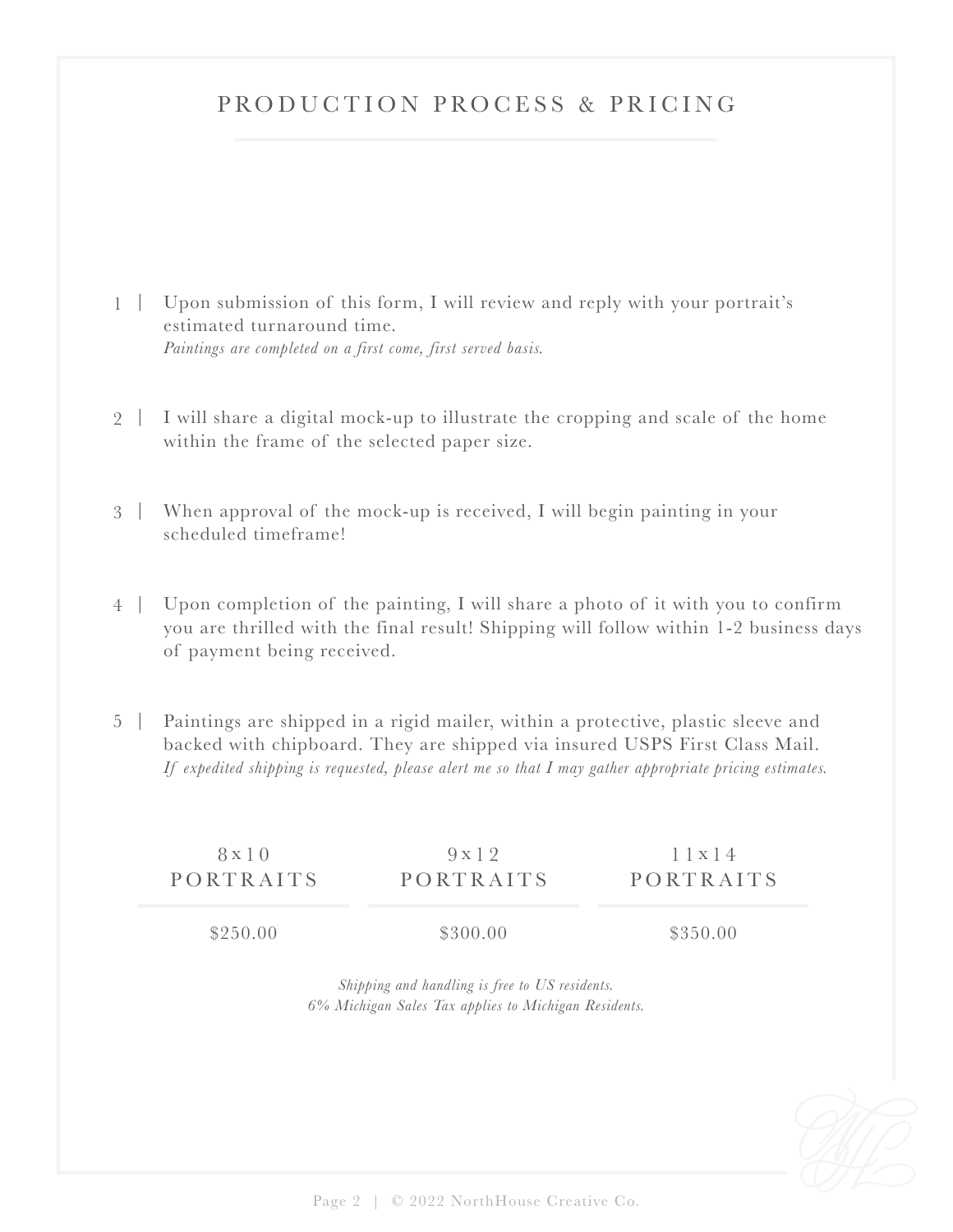## PHOTO SUBMISSIONS

I create my paintings based directly off of a supplied photo of your home. This is the very best way for me to truly capture the unique qualities that make the architecture so special.

Large, high quality, and well-lit photos are needed for the paintings. Below is an example of ideal photo for a portrait:



This photo is brightly lit, clear and crisp, and showcases not only the entire home, but also the surrounding landscaping. I am able to zoom in on the photo to see the tiny details of the moulding, the windows, etc. I am also able to easily see the coloring of both the siding and the roofing.

Please feel free to send me several photos of your home! If more than one photo will work for a painting, I will mock up each one for your review to select from!

*Please attach your photo(s) to the e-mail that you send with this inquiry form.*